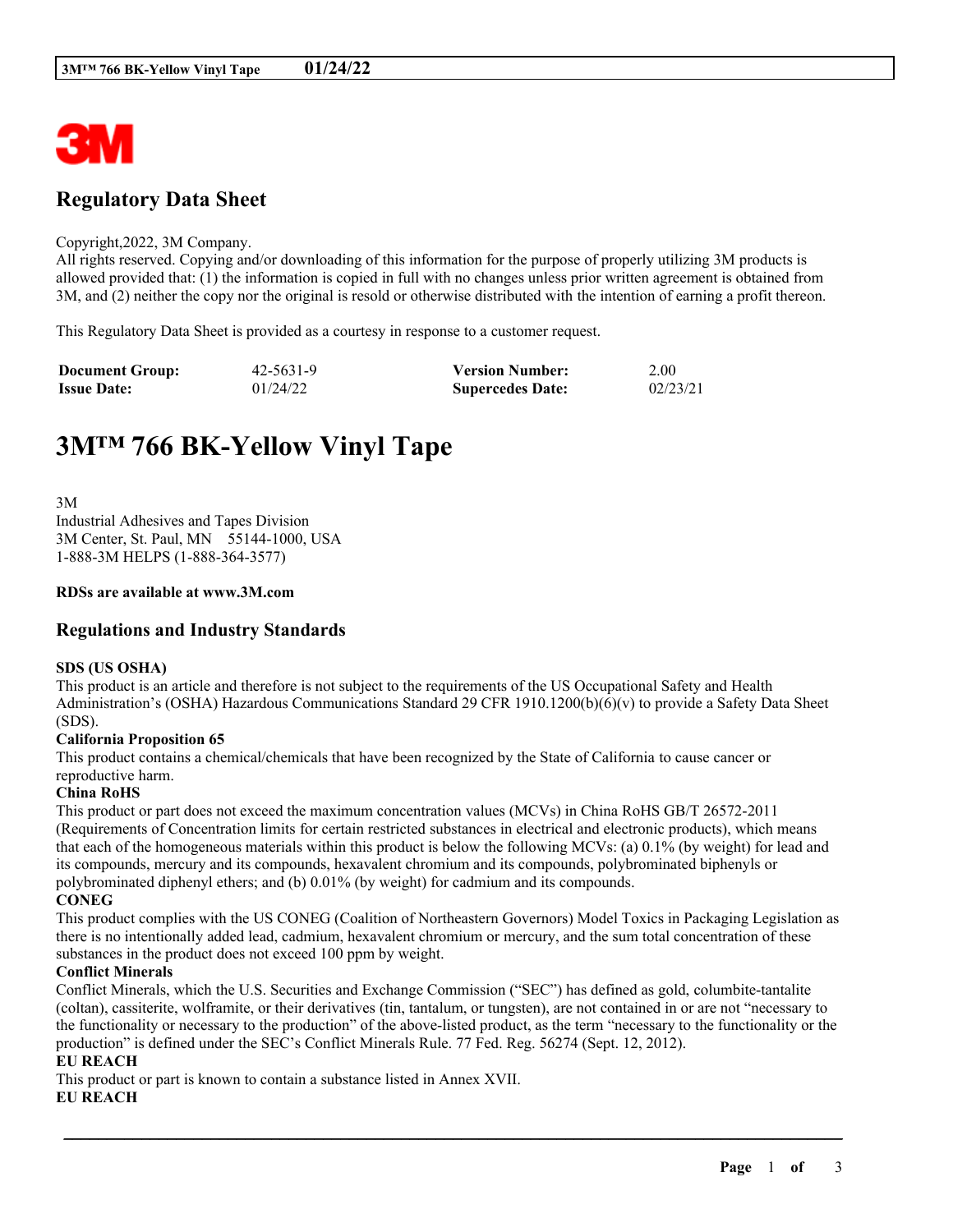This product, including any article that the product is composed of, does not contain at greater than 0.1% by weight a Substance of Very High Concern (SVHC) substance identified according to Article 59 of REACH. This declaration reflects the substances on the candidate SVHC list, effective January 2022.

#### **EU RoHS**

This product does not exceed the maximum concentration values (MCVs) set under EU Directive 2011/65/EU (RoHS recast/RoHS 2), as stated in Annex II to that directive. This means that each of the homogenous materials within this product does not exceed the following MCVs: (a) 0.1% (by weight) for lead, mercury, hexavalent chromium, polybrominated biphenyls or polybrominated diphenyl ethers; and (b) 0.01% (by weight) for cadmium.

#### **EU RoHS Phthalates**

This product does not exceed the maximum concentration values (MCVs) for phthalates set under EU Directive 2011/65/EU (RoHS recast/RoHS 2), as amended by EU 2015/863, which applies to finished EEE after July 22, 2019 for Category 1-7, 10- 11 products and after July 22, 2021 for Category 8 and 9 products. This means that each of the homogeneous materials within this product does not exceed the MCV of 0.1% (by weight) for each of the following phthalates: DEHP, BBP, DBP, and DIBP.

#### **Fluorinated Greenhouse Gas**

A Fluorinated Greenhouse Gas (or F-Gas) listed under Annex I and II of Regulation (EU) No 517/2014 of the European Parliament and of the Council of 16 April 2014 is not intentionally added to the product.

## **IEC62474**

This product or part is known to contain a substance listed in IEC62474. This declaration reflects the substances on the list as of the date of this certificate.

## **Sustainability Advantage: Recycled content**

This product does not contain recycled content.

#### **TSCA 8(a) Nanomaterial Reporting**

This product does not contain nanoparticles subject to reporting under TSCA Section 8(a). Under the "Chemical Substances When Manufactured or Processed as Nanoscale Materials: TSCA Reporting and Recordkeeping Requirements" rule, a reportable nanoparticle is defined as having at least one dimension in the size range of  $1 - 100$  nm and is manufactured or processed to exhibit unique and novel properties because of its size.

\_\_\_\_\_\_\_\_\_\_\_\_\_\_\_\_\_\_\_\_\_\_\_\_\_\_\_\_\_\_\_\_\_\_\_\_\_\_\_\_\_\_\_\_\_\_\_\_\_\_\_\_\_\_\_\_\_\_\_\_\_\_\_\_\_\_\_\_\_\_\_\_\_\_\_\_\_\_\_\_\_\_\_\_\_\_\_\_\_\_

#### **TSCA Section 6**

This product is not known to contain 2,4,6-Tri-tert-butylphenol (CAS 732-26-3). **TSCA Section 6** This product is not known to contain Decabromodiphenyl Ether (Deca-BDE) (CAS 1163-19-5). **TSCA Section 6** This product is not known to contain Hexachlorobutadiene (HCBD) (CAS 87-68-3). **TSCA Section 6** This product is not known to contain Pentachlorothiophenol (PCTP) (CAS 133-49-3). **TSCA Section 6** This product is not known to contain Phenol, isopropylated phosphate (3:1) (PIP (3:1)) (CAS 68937-41-7).

## **Chemicals and/or Compounds of Interest**

**Asbestos** : Not intentionally added. *Talc not intentionally added.* **Barium and (Ba) Compounds** : Contains. **Bisphenol A (BPA) (CAS 80-05-7)** : Contains. **Cadmium and (Cd) Compounds** : Contains. **Chlorinated Paraffins, Short Chain** : Not intentionally added. **Chromium and (Cr) Compounds** : Not intentionally added. **Cobalt and (Co) Compounds** : Not intentionally added. **Diisononyl Phthalate (DINP)** : Contains. *Weight percent range: 10-25* **Dioxins and Furans** : Not intentionally added. **Epoxy Compounds** : Contains. **Flame Retardants (not PBB or PBDE)** : Not intentionally added. **Halogenated Compounds** : Contains. **Lead and (Pb) Compounds** : Not intentionally added. **Mercury and (Hg) Compounds** : Not intentionally added. **Ozone Depleting Chemicals (ODCs)** : Not intentionally added.